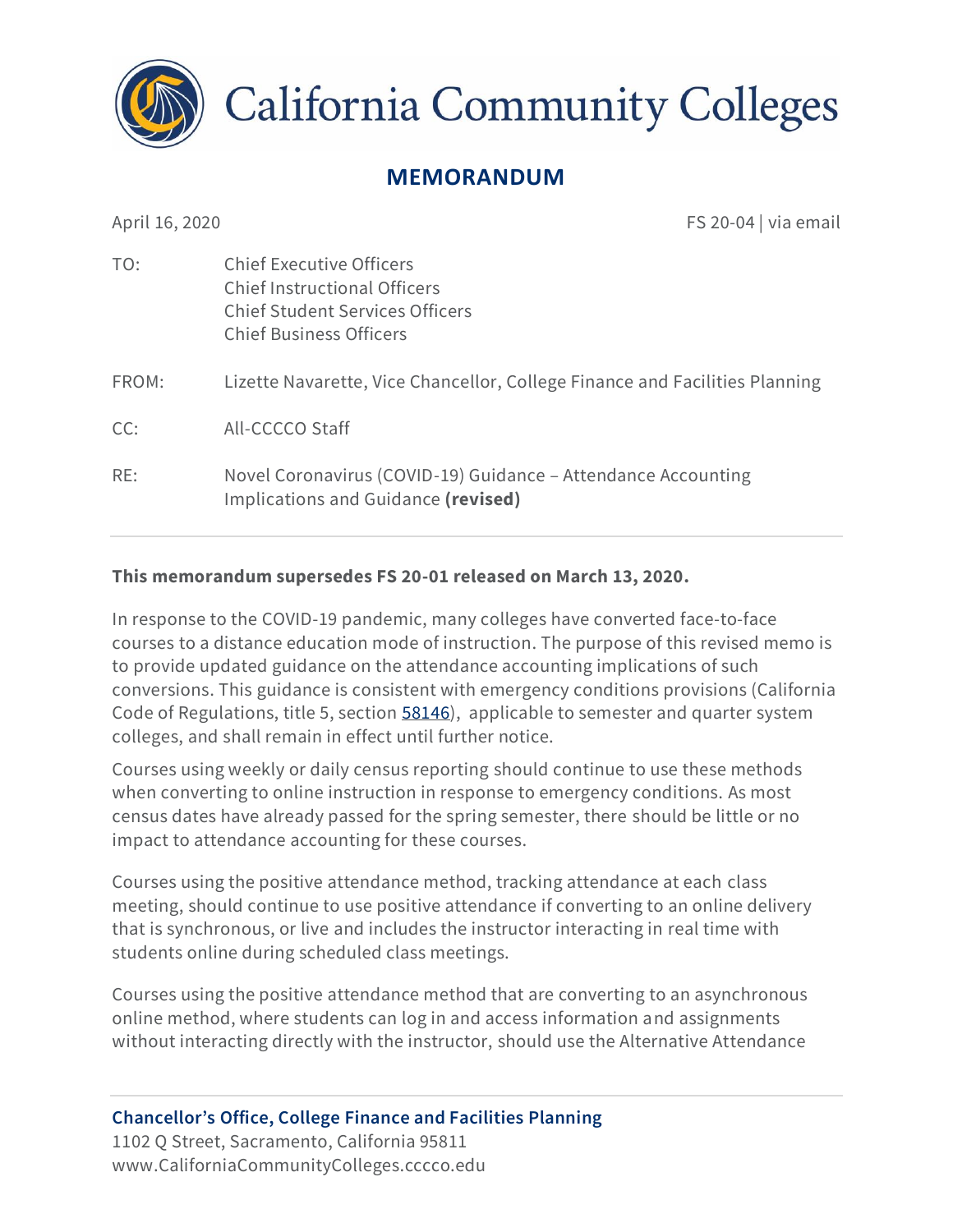accounting procedure. However, given that this procedure cannot be applied for certain situations and if a district believes that this procedure will generate lower funding levels than what they would have achieved had it not been for the COVID-19 pandemic, districts may compute the units of FTES they believe would have been achieved had the courses not been converted to distance education pursuant to California Code of Regulations, title 5, section [58146\(](https://govt.westlaw.com/calregs/Document/I949118410CFA4A6AA20ECCC3726BD6B0?viewType=FullText&listSource=Search&originationContext=Search+Result&transitionType=SearchItem&contextData=(sc.Search)&navigationPath=Search%2fv1%2fresults%2fnavigation%2fi0ad7140a000001713d352d3db2f82c35%3fNav%3dREGULATION_PUBLICVIEW%26fragmentIdentifier%3dI949118410CFA4A6AA20ECCC3726BD6B0%26startIndex%3d1%26transitionType%3dSearchItem%26contextData%3d%2528sc.Default%2529%26originationContext%3dSearch%2520Result&list=REGULATION_PUBLICVIEW&rank=1&t_T2=58146&t_S1=CA+ADC+s)c). Guidance on this process is described later in this memo.

Districts may provide a full refund of enrollment fees and do not need to record a "W" on the academic records of students who withdraw from classes due to extraordinary conditions such as the COVID-19 pandemic. An excused withdrawal (EW) may be recorded.

#### **ATTENDANCE ACCOUNTING FOR DISTANCE EDUCATION COURSES**

Under ordinary circumstances and pursuant to existing regulations, a course that offers any amount of instruction via distance education (whether it be a hybrid course or a fully online course) most often applies the Alternative Attendance accounting procedure described in California Code of Regulations, title 5, section 58003.1(f) in calculating FTES. While it is possible for a distance education course to be assigned to one of the other attendance accounting procedures (weekly census, daily census, or positive attendance), one of the requirements to be assigned these procedures is that instruction must occur at each scheduled class meeting, and students and instructor must be able to interact during the class session via some sort of communication technology, meaning the instruction must be synchronous. Since this is not the way that most distance education courses operate, the vast majority (if not all) of distance education courses calculate FTES using the Alternative Attendance accounting procedure (California Code of Regulations, title 5, section 58003.1(f)).

To compute credit FTES under the Alternative Attendance accounting procedure provided by California Code of Regulations, title 5, section 58003.1(f)(1), which includes credit Distance Education (DE) courses that do not utilize standard attendance accounting procedures—Weekly, Daily, or Positive Attendance procedures—(e.g., DE courses that are offered asynchronously), one weekly contact hour is generally counted or substituted for each unit of credit in which the student enrolls. (Note that California Code of Regulations, title 5, section 58009 provides an exception for DE laboratory courses in terms of the weekly hours that can be substituted.) Other than this contact hour substitution, the computation of FTES is identical to the basic Weekly Census or Daily Census procedures, whichever is applicable.

#### **WEEKLY AND DAILY CENSUS COURSES**

Pursuant to California Code of Regulations, title 5, section 58003.1(f), asynchronous distance education courses normally apply the Alternative Attendance accounting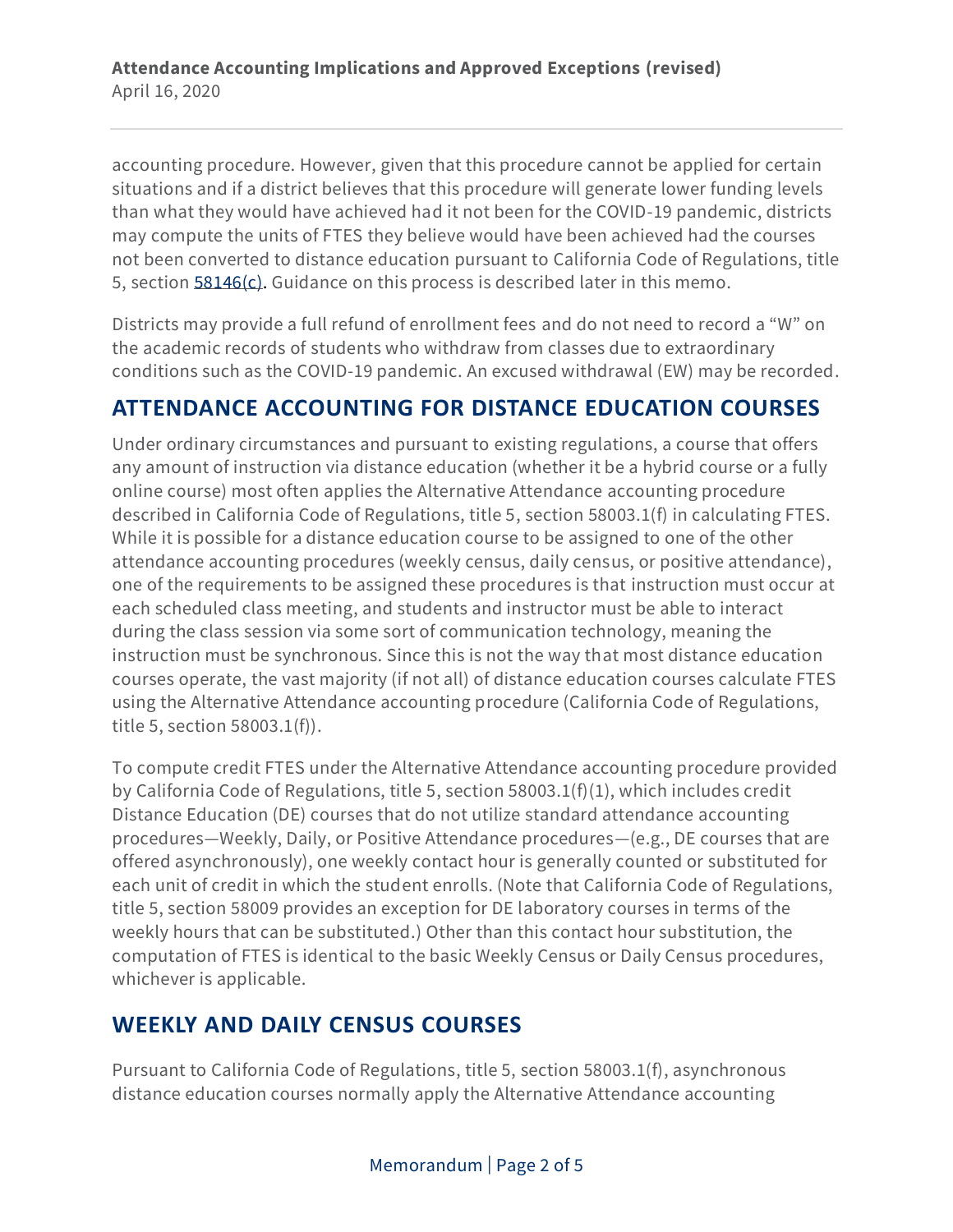procedure in lieu of Weekly or Daily Census attendance accounting procedures. However, as it relates to courses converted to distance education as a result of emergency conditions in the current term that apply the Weekly and Daily Census attendance accounting procedure, colleges may continue to utilize those attendance accounting procedures for purposes of claiming state apportionment and need not utilize the Alternative Attendance Accounting Procedure.

# **POSITIVE ATTENDANCE COURSES**

#### **POSITIVE ATTENDANCE COURSES CONVERTED TO SYNCHRONOUS DISTANCE EDUCATION**

Synchronous distance education means that instruction occurs at each scheduled class meeting and the students and instructor interact during scheduled class sessions via some sort of communication technology. It is not sufficient to state in the official schedule that students in a particular distance education course are required to complete 3 hours per week independent of actual course meetings (California Code of Regulations, title 5, sections 58003.1(b) and 58004).

Positive attendance courses that are converted to a synchronous distance education mode of instruction should continue to apply the Positive Attendance Procedure instead of converting to the Alternative Attendance Accounting Procedure. The instructor should continue to track each student's attendance at each class meeting (regardless of the technology utilized to effectuate the class meeting) and maintain records in the same manner as for face-to-face positive attendance courses.

# **POSITIVE ATTENDANCE COURSES CONVERTED TO ASYNCHRONOUS DISTANCE EDUCATION**

Positive attendance courses that were in progress as of March 13, 2020 that were subsequently converted to a distance education mode of instruction that is asynchronous should use the Alternative Attendance accounting procedure pursuant to California Code of Regulations, title 5, section 58003.1(f). However, in situations where the Alternative Attendance accounting procedure cannot be applied and a district believes that this procedure will generate lower funding levels than they would have achieved had the course not been converted due to the COVID-19 pandemic, that district may compute the units of FTES they believe would have been achieved had the courses not been converted to distance education pursuant to California Code of Regulations, title 5, section [58146\(](https://govt.westlaw.com/calregs/Document/I949118410CFA4A6AA20ECCC3726BD6B0?viewType=FullText&listSource=Search&originationContext=Search+Result&transitionType=SearchItem&contextData=(sc.Search)&navigationPath=Search%2fv1%2fresults%2fnavigation%2fi0ad7140a000001713d352d3db2f82c35%3fNav%3dREGULATION_PUBLICVIEW%26fragmentIdentifier%3dI949118410CFA4A6AA20ECCC3726BD6B0%26startIndex%3d1%26transitionType%3dSearchItem%26contextData%3d%2528sc.Default%2529%26originationContext%3dSearch%2520Result&list=REGULATION_PUBLICVIEW&rank=1&t_T2=58146&t_S1=CA+ADC+s)c). Suggested methods for computing units of FTES under these circumstances, include the following: (1) colleges may calculate the average contact hours generated in the prior three course offerings in the same course or a similar course; or (2) for courses that have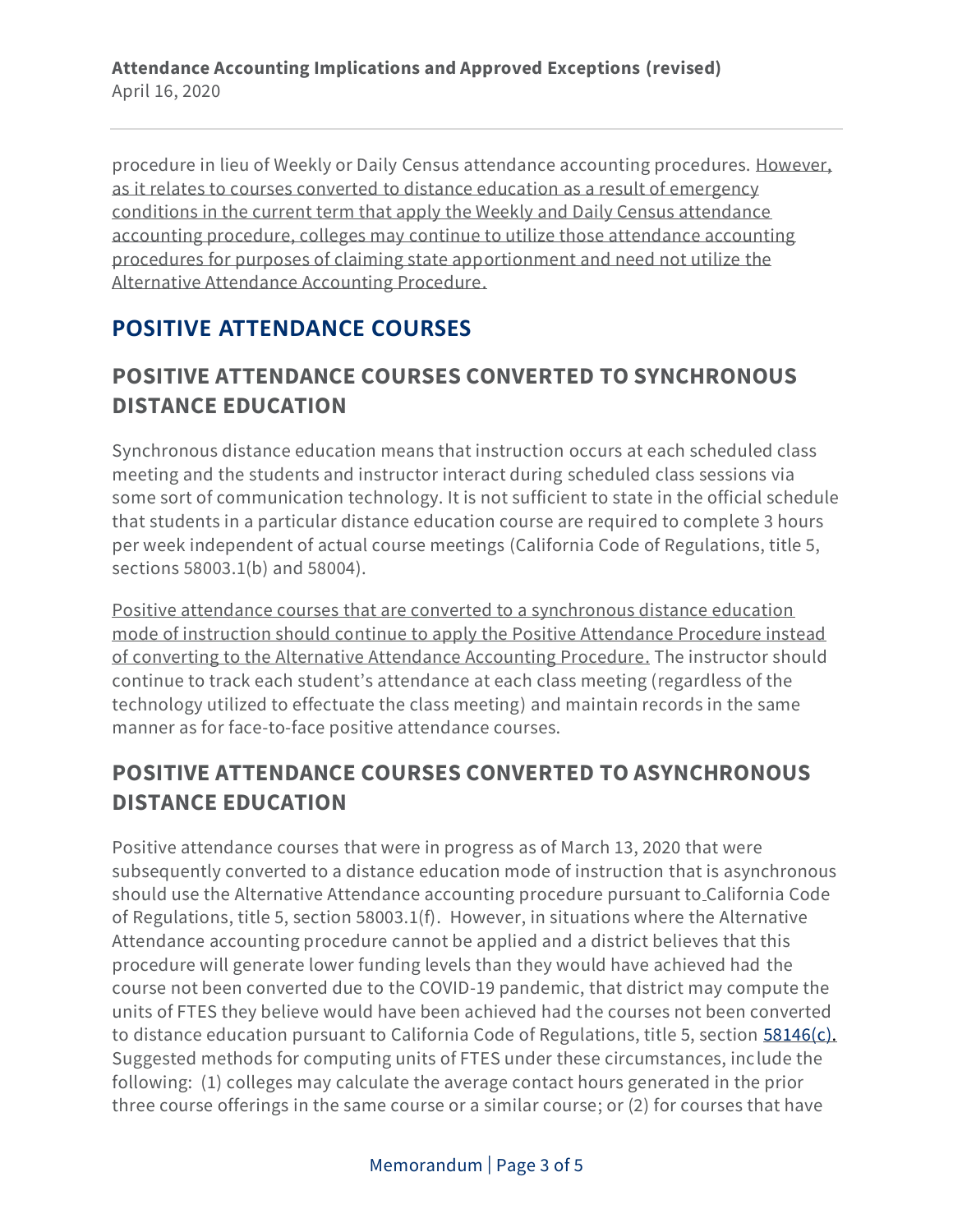been offered inconsistently in the past or are new, colleges may use data from a similar course and include a brief explanation of why the course was chosen as similar. Districts may also utilize other reasonable estimation methods at their discretion; however, a district's estimation method, and/or its FTES computation remains at the sole discretion of the Chancellor's Office, consistent with California Code of Regulations, title 5, section [58146\(](https://govt.westlaw.com/calregs/Document/I949118410CFA4A6AA20ECCC3726BD6B0?viewType=FullText&listSource=Search&originationContext=Search+Result&transitionType=SearchItem&contextData=(sc.Search)&navigationPath=Search%2fv1%2fresults%2fnavigation%2fi0ad7140a000001713d352d3db2f82c35%3fNav%3dREGULATION_PUBLICVIEW%26fragmentIdentifier%3dI949118410CFA4A6AA20ECCC3726BD6B0%26startIndex%3d1%26transitionType%3dSearchItem%26contextData%3d%2528sc.Default%2529%26originationContext%3dSearch%2520Result&list=REGULATION_PUBLICVIEW&rank=1&t_T2=58146&t_S1=CA+ADC+s)c).

If any estimation method is used, districts must state the justification for using the method and document the estimates on the form provided by the Chancellor's Office or some alternative documentation. Colleges are required to maintain attendance records for the annual audit, including the analysis used to estimate the contact hours for affected positive attendance courses. Colleges should input the estimated contact hours under part IV of the CCFS-320 Apportionment Attendance Report. The Chancellor's Office will review district's certified CCFS-320 data including a comparison to prior year and may request supporting documentation for these estimates if any large discrepancies are identified. Submitting a separate CCFS-313 form is not required when using any estimation method.

# **STUDENT REFUNDS AND WITHDRAWALS DUE TO EXTRAORDINARY CONDITIONS**

California Code of Regulations, title 5, section 58509 provides some relief for students attending colleges impacted by extraordinary conditions, such as the COVID-19 pandemic. Existing regulations state a district may provide a full refund of enrollment fees to any student who withdrew from one or more classes, where the district finds that such withdrawal was necessary for one of the following reasons:

- **1.** The college attended by the student was closed or the college was unable to provide all or substantially all of the instruction in the course or courses in which the student was enrolled due to fire, flood or other conditions qualifying for adjustment of apportionment pursuant to section  $58146;1$  or
- **2.** Although the district does not qualify for an apportionment adjustment pursuant to section 58146, one of the conditions enumerated in that section made it difficult or impossible for the student to attend one or more courses because the student was actively engaged in responding to the fire, flood or other condition or because such condition required the student to evacuate his or her home.

<sup>&</sup>lt;sup>1</sup> The enumerated conditions in section 58146 include an epidemic.